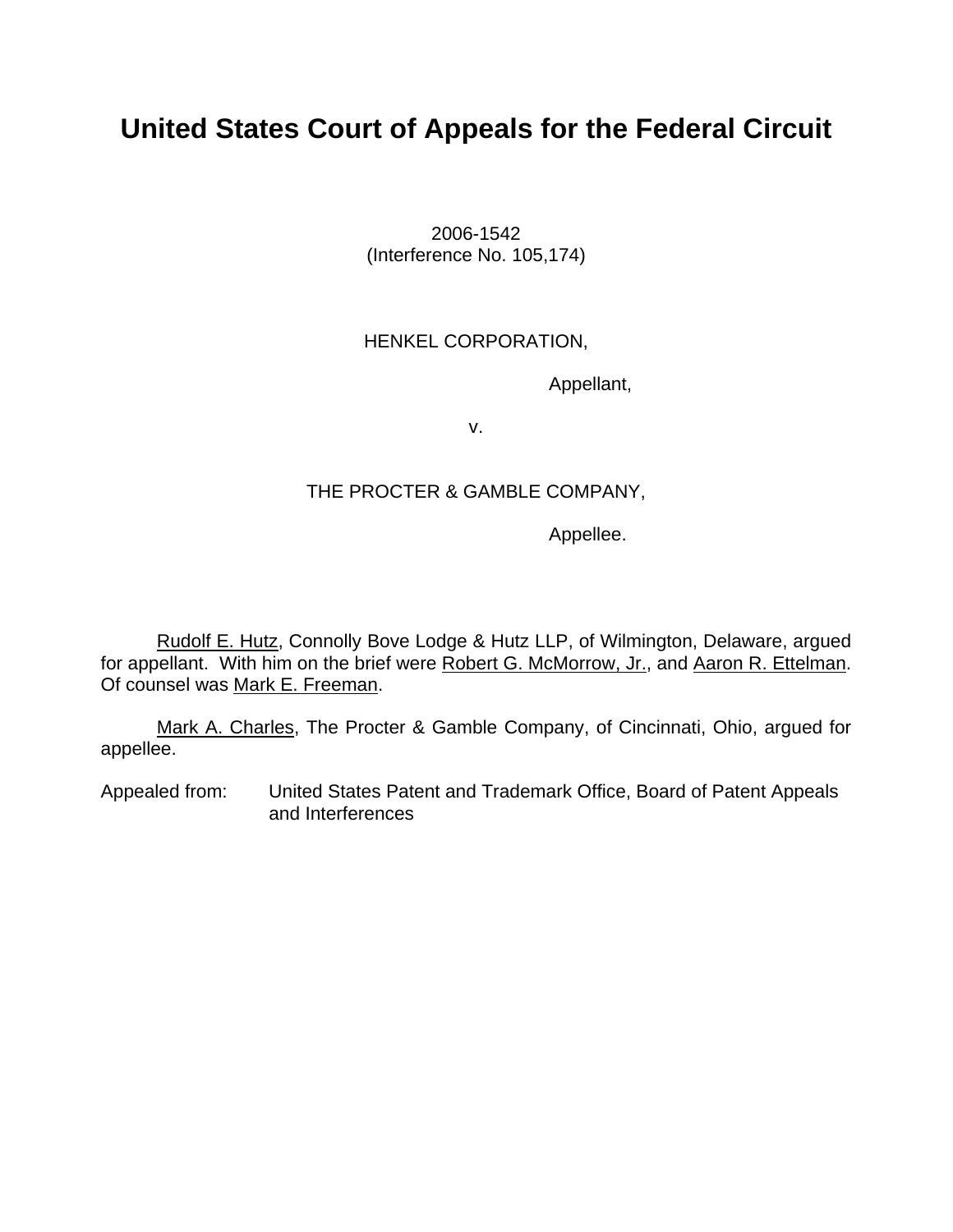# **United States Court of Appeals for the Federal Circuit**

2006-1542 (Interference No. 105,174)

HENKEL CORPORATION,

Appellant,

v.

THE PROCTER & GAMBLE COMPANY,

Appellee.

DECIDED: May 11, 2007

Before GAJARSA, LINN, and MOORE, Circuit Judges.

\_\_\_\_\_\_\_\_\_\_\_\_\_\_\_\_\_\_\_\_\_\_\_\_\_\_

 $\frac{1}{2}$  , and the set of the set of the set of the set of the set of the set of the set of the set of the set of the set of the set of the set of the set of the set of the set of the set of the set of the set of the set

LINN, Circuit Judge.

Henkel Corporation ("Henkel") appeals from a judgment by the United States Patent & Trademark Office Board of Patent Appeals and Interferences ("Board") awarding priority in Interference No. 105,174 to the Procter & Gamble Company ("Proctor & Gamble"). Because the Board legally erred in imposing a requirement for reduction to practice not warranted by the language of the interference count, and because the Board's factual findings support reduction to practice under the correct requirements of the count, we vacate and remand.

## I. BACKGROUND

Henkel and Procter & Gamble are competing manufacturers of dishwashing detergent tablets. This appeal concerns detergent tablets that are divided into two regions: a "compressed" region, and a "solidified solution or melt" region, wherein the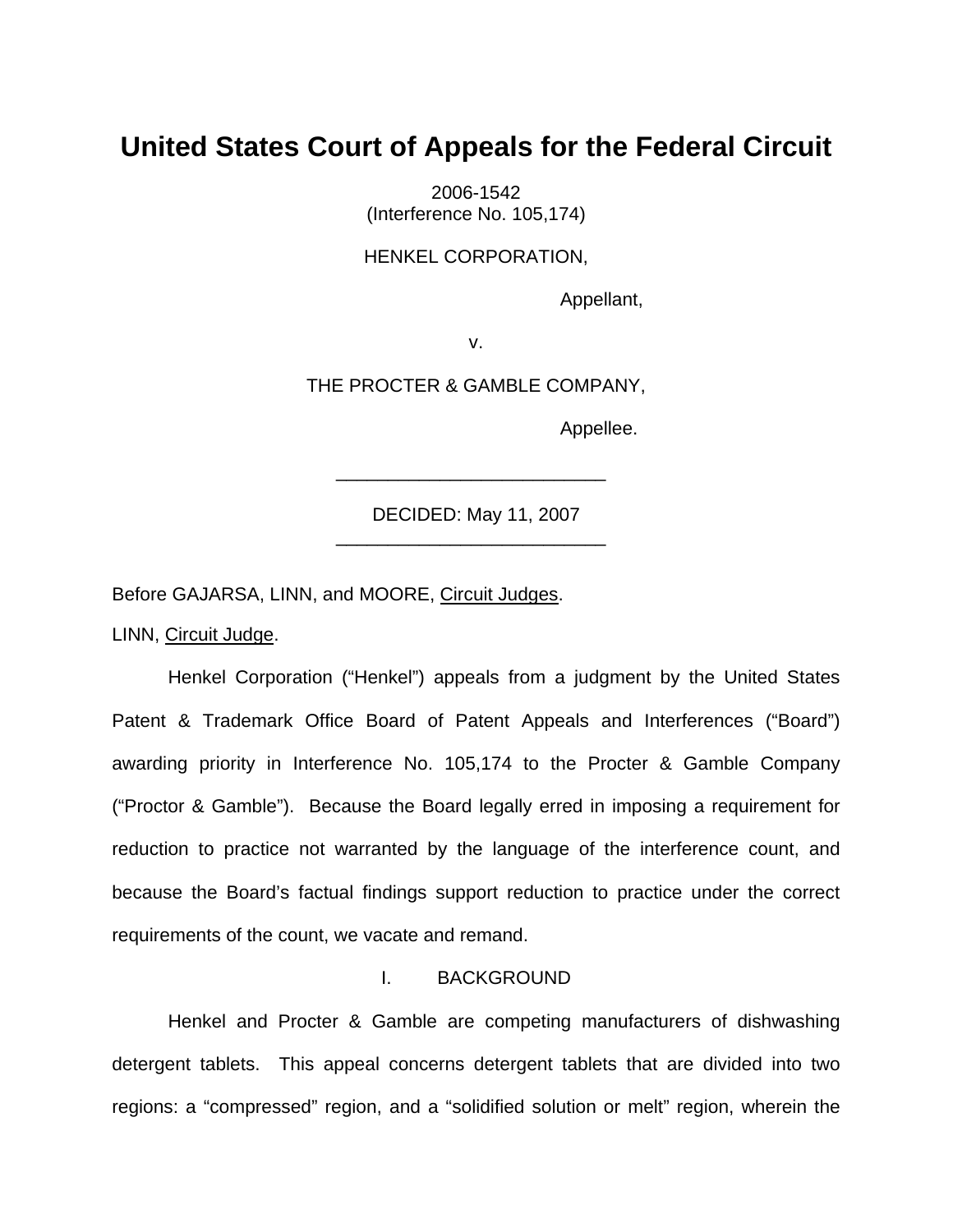compressed region dissolves "at a faster rate" than the solidified region. Henkel Corp. v. Proctor & Gamble Co., Paper No. 115, Patent Interference No. 105,174, slip op. at 1– 2 (B.P.A.I. May 3, 2006) ("Interference Opinion"). Procter & Gamble's U.S. Patent No. 6,339,564 (the "'564 patent") and Henkel's U.S. Patent Application Nos. 09/446,434 and 09/446,578 (respectively, the "434 application" and "578 application") all claim such tablets, also known as "ring tabs."

A. Henkel's Development of Two-Region Detergent Tablets

As we discuss below, see infra Part I.B, the outcome of this appeal depends on Henkel's activities towards the development of ring tabs prior to Procter & Gamble's priority date of November 26, 1997. The activities relevant to this appeal are summarized as follows.

By April 1997, Dr. Thomas Holderbaum, one of the inventors named on Henkel's applications, had conceived of a melt-filled ring tab and had directed a laboratory technician, Oliver Kurth, to make and test a series of "eighteen melt compositions to be used as a filling." Kurth formulated each composition, tested the physical properties of each, and designated four samples as suitable for testing as a melt filling in a ring tab. Holderbaum then directed another laboratory technician, Thomas Schliwka, to fill ring tabs with one of the melt compositions Kurth had identified. In a declaration submitted to the Board, Holderbaum averred that he "supervised Mr. Kurth and Mr. Schliwka and conferred with them on virtually a daily basis and was well aware of their activities and results."

At Holderbaum's direction, Schliwka tested the ring tabs by putting them in a dishwasher, running the prewash and wash cycles, and periodically recording the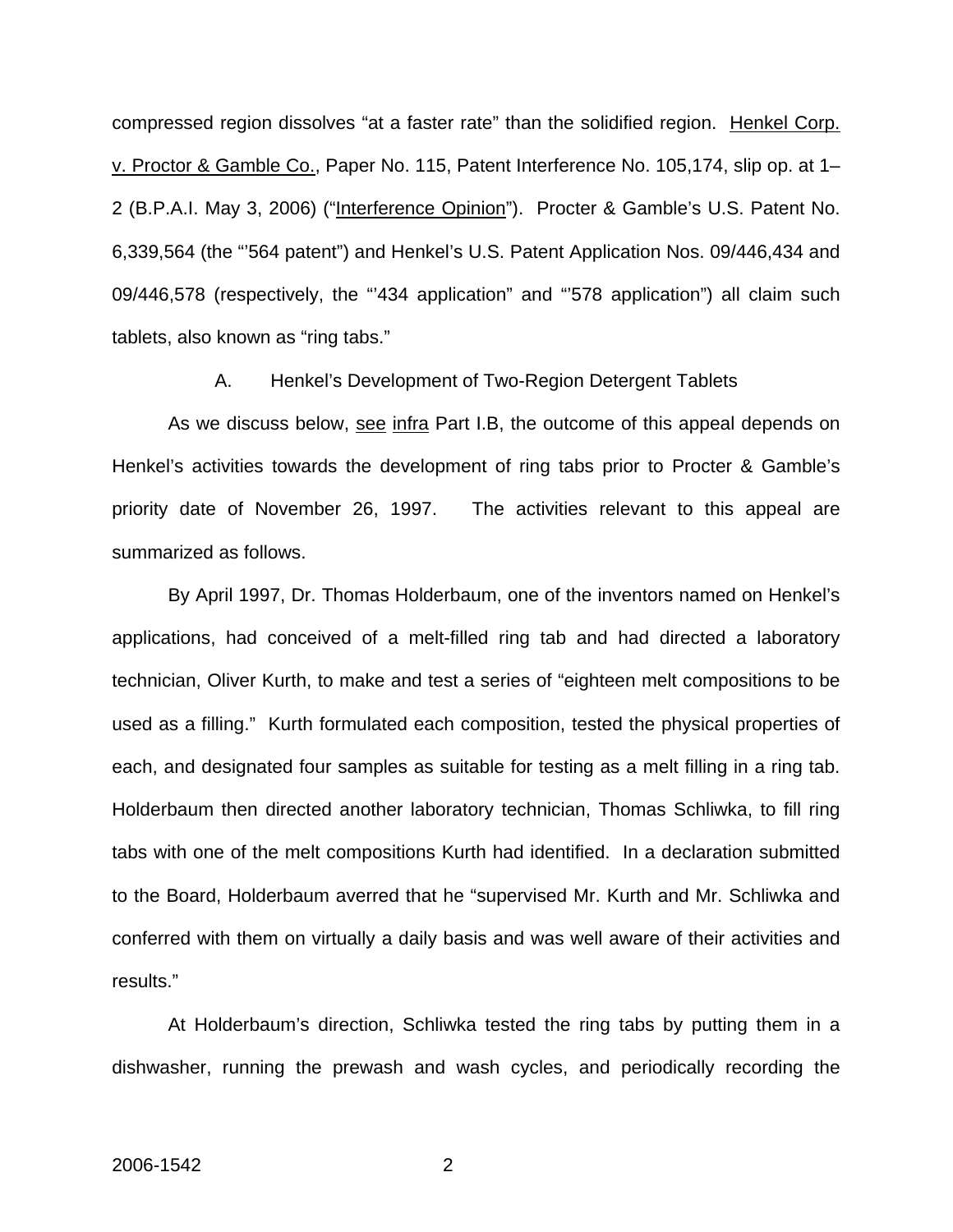weights of the tabs. Schliwka visually observed that the melt region of the tablet he tested "does not dissolve in the prewash cycle" of the dishwasher. The compressed region of the same tablet lost approximately 8 grams out of 29 grams. Schliwka recorded his observations in a laboratory notebook, the relevant portions of which were submitted to the Board.

Another Henkel employee, Mrs. Marica Nejtek, performed additional testing. On April 15, 1997, Nejtek tested the solubility of four types of detergent tablets, including ring tabs of the type Schliwka tested, as well as similar ring tabs formed without a melt region. Nejtek found that ring tabs with a melt region lost a smaller percentage of their weight than those without a melt region during a prewash cycle of fixed length and temperature. Nejtek's supervisor, Dr. Peter Jeschke, testified that he reported the results of Nejtek's testing in a meeting in late April or May 1997 that was attended by three of the named inventors.

#### B. Procedural History

On November 5, 2003, the Board declared an interference between Procter & Gamble's patent and Henkel's applications. The interference designated Procter & Gamble as the senior party based on its patent's priority date of November 26, 1997; it designated Henkel as the junior party based on an accorded priority date of December 30, 1997, the date of Henkel's corresponding German patent applications. Count 2 of the interference<sup>[1](#page-3-0)</sup> reads as follows:

 $\overline{a}$ 

<span id="page-3-0"></span><sup>1</sup> Count 2 is the sole count in the interference. The Board redeclared the interference with Count 2 substituted for the original Count 1. See Interference Opinion, slip op. at 5, ¶ 9 & n.1.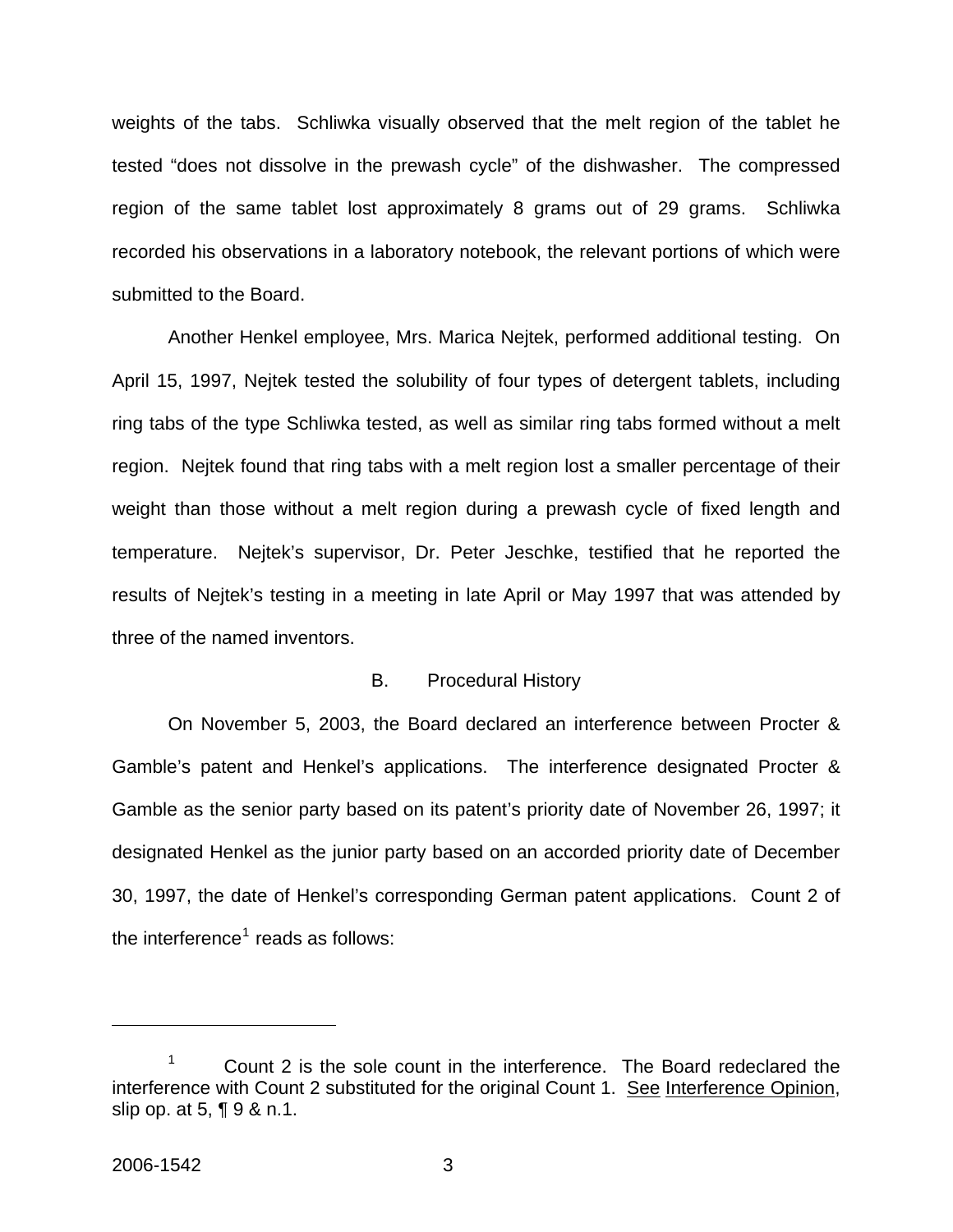A tablet according to claim 1 of U.S. Patent No. 6,339,564

or

A tablet according to claim 41 of U.S. Application No. 09/446,434

or

A tablet according to claim 44 of U.S. Application No. 09/446,578.

Id., slip op. at 5, ¶ 9. Claim 1 of the '564 patent reads as follows:

A detergent tablet comprising a compressed portion and a noncompressed portion wherein:

a) said compressed portion comprises a mould and dissolves at a faster rate than said non-compressed portion on a weight by weight basis, measured using a SOTAX dissolution test method;

b) said non-compressed portion is in solid, gel or liquid form;

c) said non-compressed portion is delivered into said mould of said compressed portion; and

d) said non-compressed portion is partially retained within said mould; and wherein said non-compressed portion is affixed to said compressed portion by forming a coating over the non-compressed layer to secure it to the compressed portion or by hardening.

'564 patent, claim 1. Claim 41 of Henkel's Application No. 09/446,434 reads as follows:

A detergent tablet comprising a compressed region and solidified solution or melt region wherein:

a) the compressed region comprises a recess and the dissolution rate of the compressed region is greater than the dissolution rate of the solidified solution or melt region;

b) the solution or melt region is delivered onto the recess and the solidified solution or melt region is at least partially retained within the recess;

c) the solidified solution or melt region is affixed to the compressed region by hardening; and

d) the solidified solution or melt region comprises no more than 40% of the surface of the detergent tablet.

Interference Opinion, slip op. at 6, ¶ 11. Claim 44 of Henkel's Application No.

09/446,578 reads as follows:

A detergent tablet comprising (a) a compressed region containing an active detergent ingredient, and (b) a solidified melt or solution region comprising an active detergent ingredient, wherein the tablet as a whole dissolves in less than 40 minutes in a dishwashing machine, wherein the dissolution rate of the compressed region is greater than the dissolution rate of the solidified melt or solution region, wherein the solidified melt or solution region is solidified in a recess formed in the compressed portion,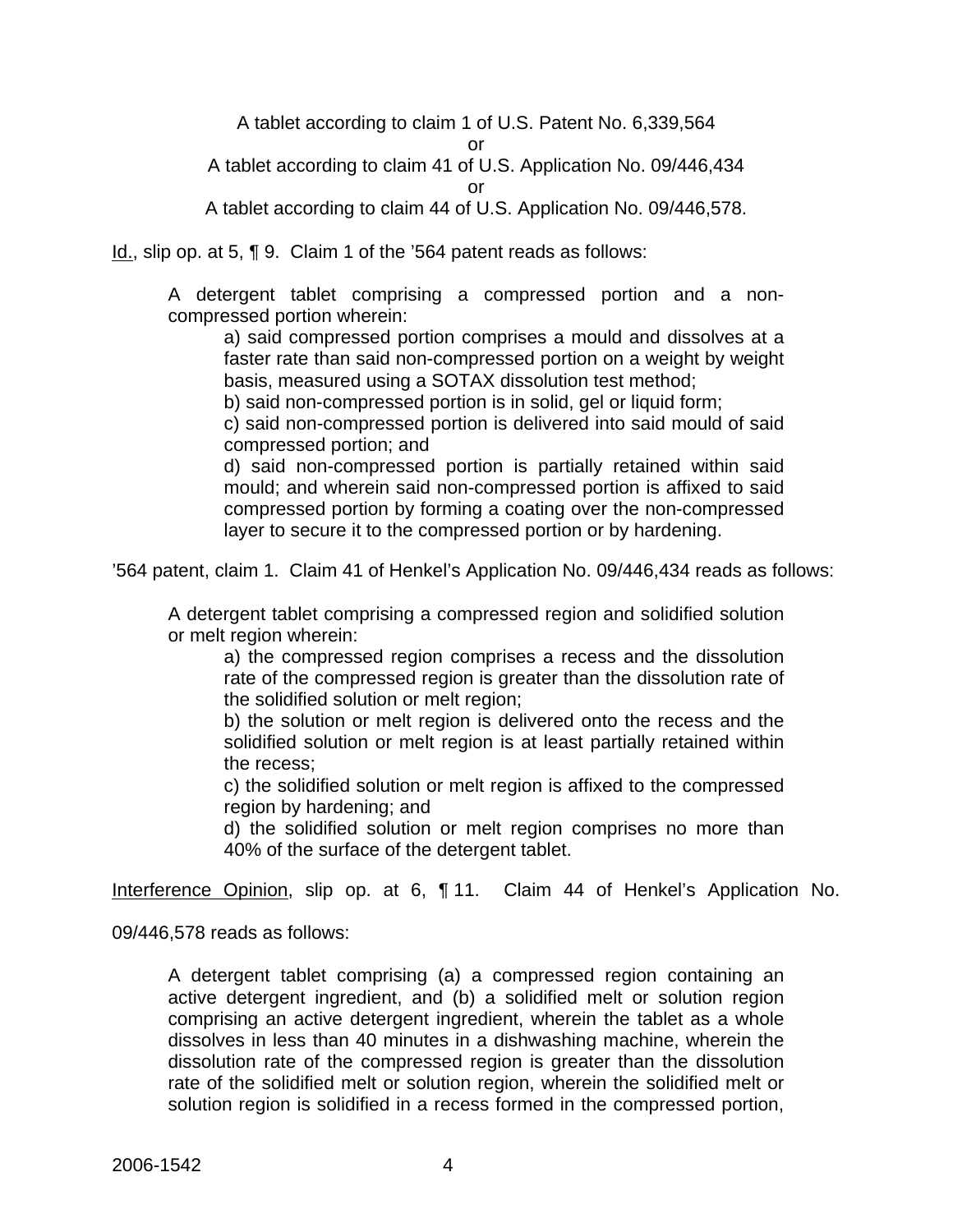and wherein the solidified melt or solution region comprises no more than 40% by volume of the detergent tablet.

<u>Id.,</u> slip op. at 6,  $\P$  12.

On May 3, 2006, the Board issued its decision and awarded priority against Henkel. In the interference proceeding, Henkel did not attempt to allege conception coupled with reasonable diligence to a reduction to practice; rather, it argued that it had both conceived and reduced the invention to practice before Procter & Gamble's constructive reduction to practice date of November 19, 1997. See 35 U.S.C. § 102(g).

The parties disputed one aspect of the construction of the interference count, the meaning of the term "dissolution rate." Procter & Gamble argued that in order to measure the comparative dissolution rates, samples of the compressed and noncompressed regions had to be apportioned into equal weights and tested at a constant temperature in separate compartments. Henkel argued that it was sufficient to demonstrate that a greater weight of the compressed region dissolved than of the melt region, a method that the Board characterized as "calculat[ing]" the dissolution rate "on a weight-by-weight basis." See Interference Opinion, slip op. at 38.

For purposes of the interference, the Board applied Henkel's methodology, but it nonetheless concluded that Henkel had failed to carry its burden of showing that it had conceived and reduced to practice before Procter & Gamble. Id., slip op. at 39 & n.10. In particular, it concluded that Henkel had failed to demonstrate that its named inventors had "appreciate[d] that which [t]he[y] ha[d] invented" contemporaneously with their conception and reduction to practice. Invitrogen Corp. v. Clontech Labs., 429 F.3d 1052, 1063 (Fed. Cir. 2005), quoted in Interference Opinion, slip op. at 40.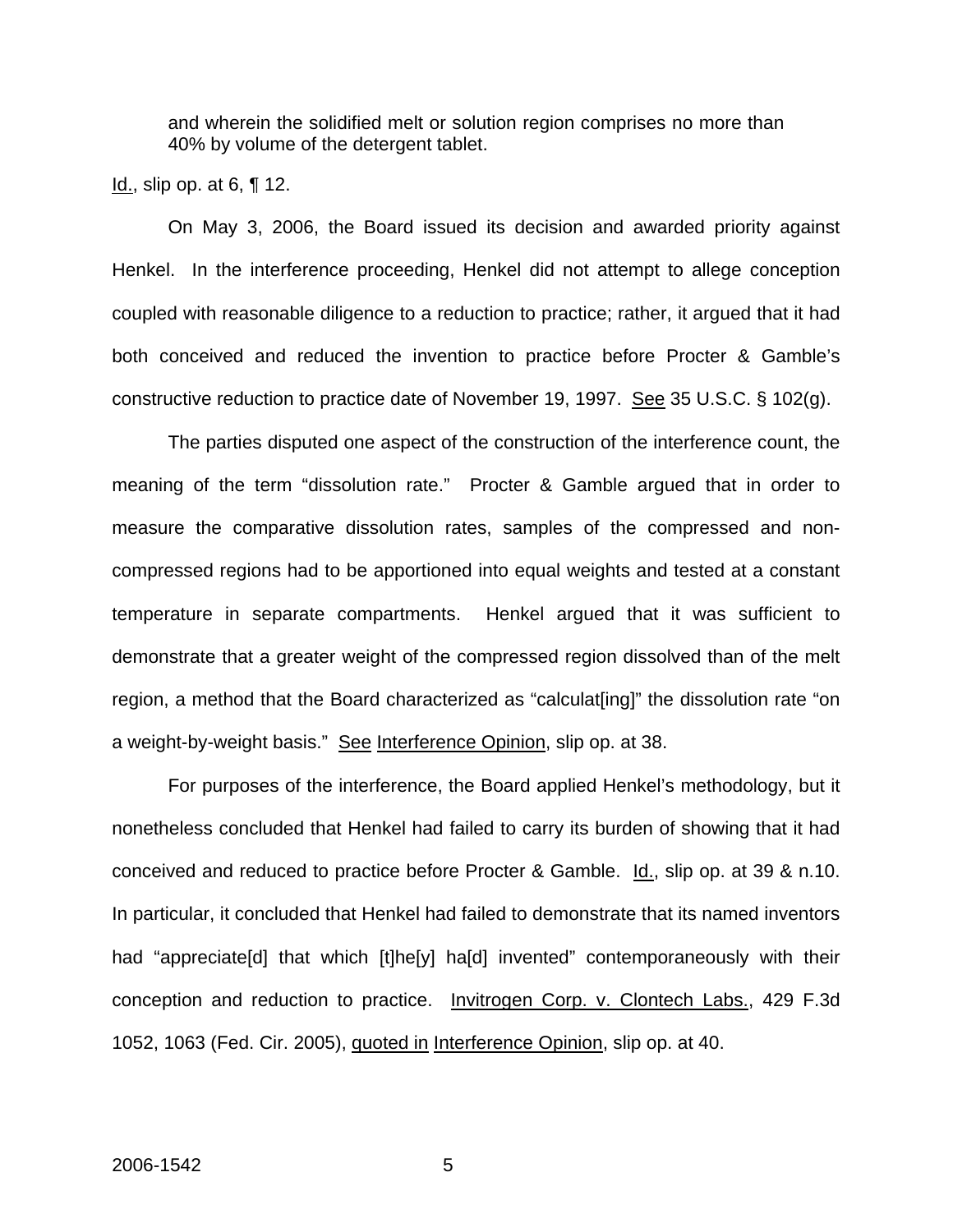Accordingly, the Board denied Henkel's Substantive Motion No. 4 for judgment on priority, awarded priority to Procter & Gamble, and denied Procter & Gamble's substantive motions regarding priority and inventorship as moot.

Henkel appeals. We have jurisdiction pursuant to 28 U.S.C. § 1295(a)(4)(A).

## II. DISCUSSION

#### A. Standard of Review

"Priority, conception, and reduction to practice are questions of law which are based on subsidiary factual findings." Cooper v. Goldfarb, 154 F.3d 1321, 1327 (Fed. Cir. 1998). "Accordingly, we review de novo the Board's legal conclusions with respect to priority, conception, and reduction to practice . . . , and we review factual findings by the Board for substantial evidence." Singh v. Brake, 317 F.3d 1334, 1340 (Fed. Cir. 2002) (citing Dickinson v. Zurko, 527 U.S. 150 (1999)).

"To succeed in an interference proceeding . . . , a party that does not have the earliest effective filing date needs only to demonstrate by a preponderance of the evidence that it was the first to invent if the two patents or applications at issue were copending before the PTO," as they were in this case. Eli Lilly & Co. v. Aradigm Corp., 376 F.3d 1352, 1365 (Fed. Cir. 2002).

#### B. Priority

On appeal, Henkel challenges the Board's findings as to reduction to practice, which were largely adopted from the Board's consideration of conception. As the Board recognized, one requirement for a showing of actual reduction to practice is that "an inventor must prove that he contemporaneously appreciated an embodiment that met all the limitations of the interference count." Interference Opinion, slip op. at 51 (citing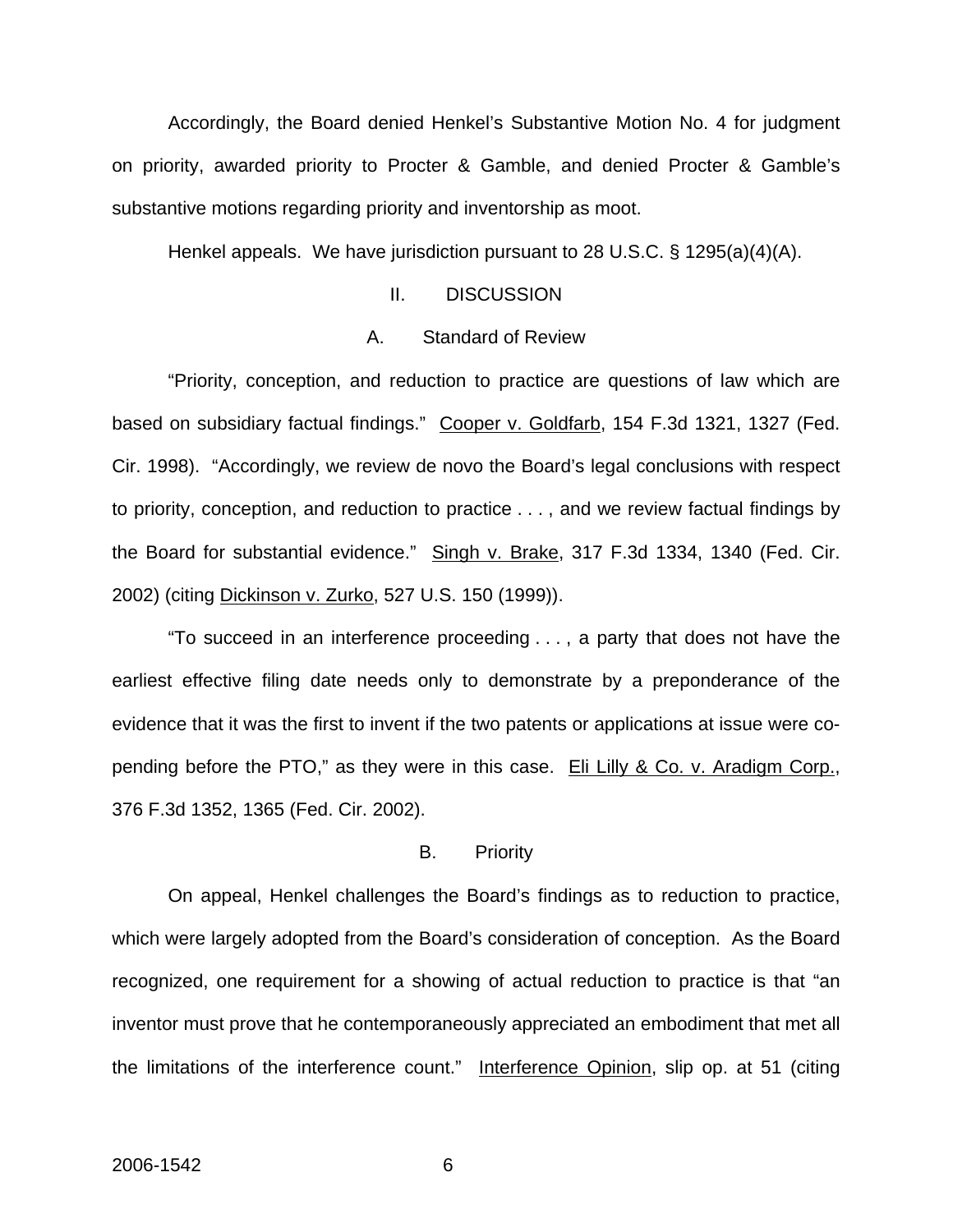Cooper v. Goldfarb, 240 F.3d 1378, 1386 (Fed. Cir. 2001)). The specific question presented in this appeal is whether Henkel's inventors appreciated that their sample detergent tablets met the dissolution rate limitation of the interference count.

The parties first dispute the scope of the count. As the Board explained, Proctor & Gamble advocates a construction of the count in which "the compressed and noncompressed regions tested must be of equal weight and tested at constant temperature in separate compartments." Interference Opinion, slip op. at 38. As for Henkel, the Board summarized Henkel's position as "allow[ing] for the dissolution rate to be calculated on a weight-by-weight basis." Id. For purposes of its decision, the Board stated that it accepted Henkel's purported definition. Id., slip op. at 38–39. However, the Board burdened Henkel with showing that its inventors and lab technicians had tested or calculated specific dissolution rates.  $E.g., id.,$  slip op. at 19–20,  $\P$  59 ("Mr. Schliwka's observation that the core did not dissolve in the prewash appears to be a visual observation and is not construed as implying that he specifically measured the rate of dissolution of the compressed portion and the melt region before and directly after the prewash cycle."); id., slip op. at 45 ("Neither Dr. Holderbaum nor Mr. Schliwka testify that they understood in 1997 that the data reported on page 104 of Mr. Schliwka's notebook indicates that the compressed region of the tablet dissolved at a faster rate than the non-compressed region.").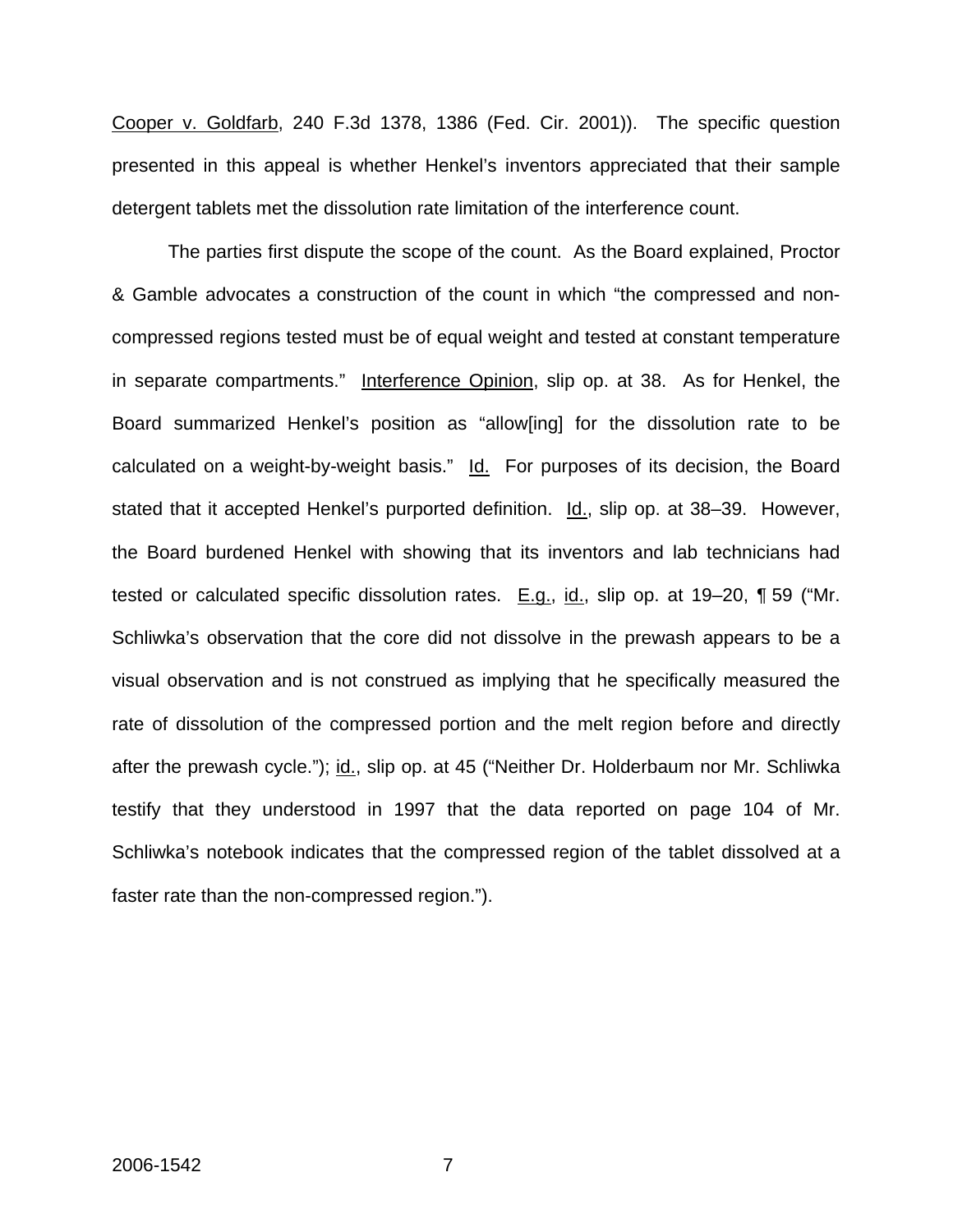We agree with Henkel that an explicit calculation or measurement of quantitative dissolution rates is unnecessary.<sup>[2](#page-8-0)</sup> The count itself does not require specific ranges of dissolution rates; it simply requires that the dissolution rate of the compressed region be "greater" than the dissolution rate of the other region. Id., slip op. at 5–6. This accords with the descriptions of the invention in both the Procter & Gamble patent and Henkel applications. Both documents describe a multicomponent tablet with components that dissolve during different parts of a dishwasher cycle. E.g., '564 patent, col. 3, ll. 2–6 ("This difference in rate of dissolution means that components of the compressed and non-compressed portions can be delivered to the wash water at different points in the washing or rinsing cycle of the washing machine."); '464 application at 8, ll. 16–19 ("By adopting . . . measures for delaying dissolution [of one region of a tablet], certain ingredients, for example, are only released in the final rinse cycle which affords further advantages in regard to cleaning performance."). By imposing a requirement to show appreciation of specific dissolution rates, the Board incorrectly held Henkel to a more stringent standard than warranted by the interference count. This constitutes legal error. The correct requirement of the count calls for a showing of an appreciation by the inventors simply that the dissolution rate of the compressed region is greater than the dissolution rate of the other region.

Examining the record under the correct standard, the Board's findings establish that Henkel had produced two-region tablets in which one region dissolved more than the other after the same period of time in the same dishwasher. Indeed, Schliwka's

 $\overline{a}$ 

<span id="page-8-0"></span><sup>2</sup> Although Henkel's Substantive Motion No. 4 before the Board includes a rough calculation of dissolution rates, Henkel does not concede that a quantitative calculation of dissolution rates is required.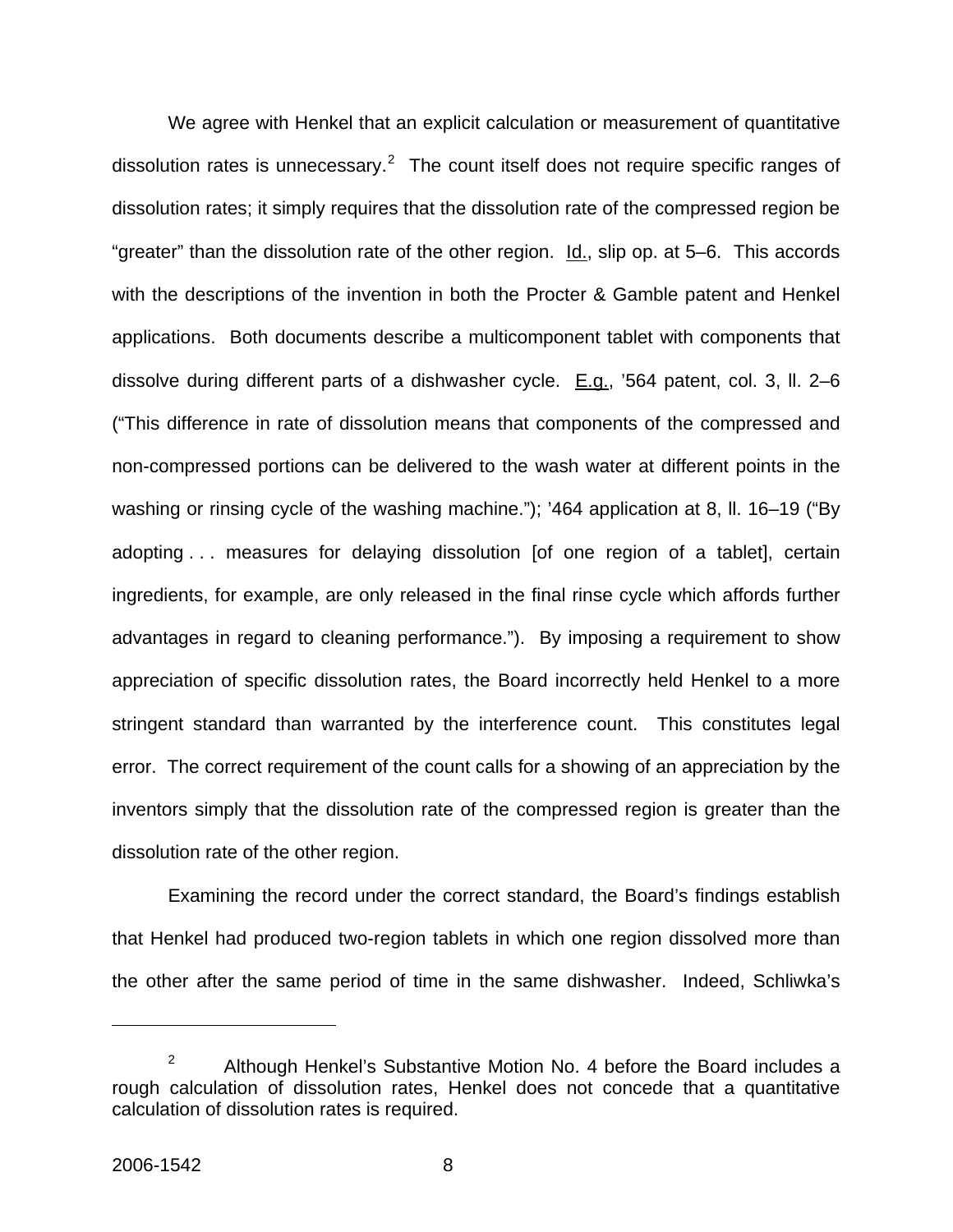tests indicated that at least one of Henkel's sample tablets had a melt region that did not dissolve at all during a prewash cycle in which the compressed region had lost 8 out of 29 grams. Without further measurement, this is sufficient to demonstrate that Henkel made a tablet meeting the limitations of the count.

Moreover, Schliwka's observations, coupled with the record evidence of his interactions with Holderbaum, suffice to demonstrate appreciation of the different dissolution rates. As a matter of law, we do not require that a junior party in an interference demonstrate that it recognized the exact language of the ultimate count only the subject matter of the invention. See Mycogen Plant Sci., Inc. v. Monsanto Co., 243 F.3d 1316, 1336 (Fed. Cir. 2001) (holding that there was sufficient appreciation when an inventor recognized a process in terms of codons—groups of three nucleotides—instead of the ultimately claimed nucleotides). This is not a case in which there is a significant danger that the inventors unwittingly and accidentally created something new; rather, they set out to design detergent tablets with a particular structure and did so, and the only question is whether they appreciated that the tablets met one limitation of the interference count. Schliwka's direct visual observation is enough to demonstrate that the tablet met the "faster rate" limitation.

Schliwka, of course, is not an inventor. However, Holderbaum's statements demonstrate that he was aware of Schliwka's results. In his own words, he "supervised . . . Mr. Schliwka and conferred with [hi]m on virtually a daily basis and was well aware of [his] activities and results." Interference Opinion, slip op. at 11, 1 29 (emphasis added). Holderbaum made this statement in the specific context of Schliwka's recognition of the dissolution rates: "[Schliwka] tested the Ring tabs . . . and found that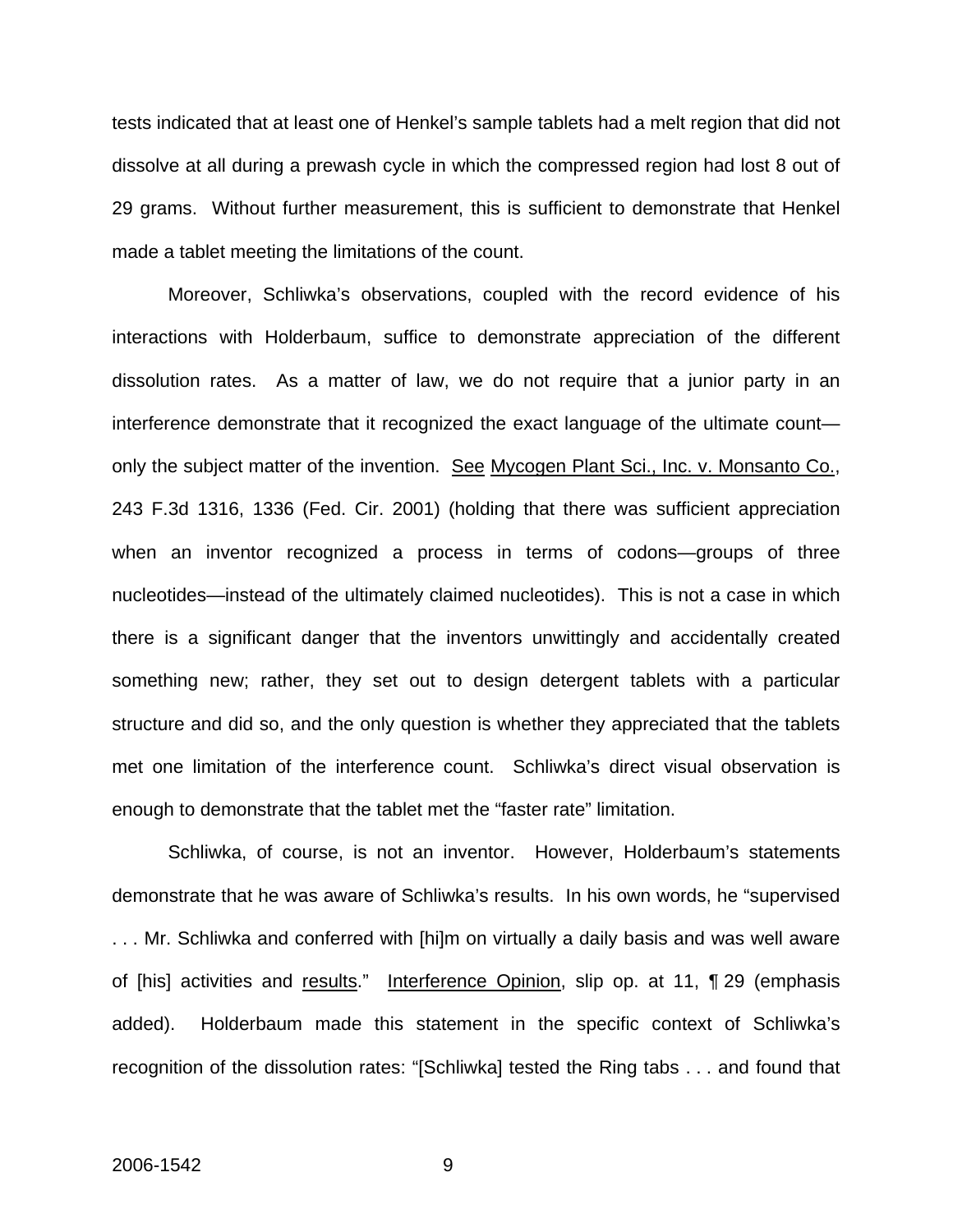the Ring tab partially dissolved, but that the solidified melt filling did not dissolve." Id. It is true that the declarations submitted to the Board do not detail a specific conversation or explicitly aver that the inventors appreciated the specific limitation at the time of Schliwka's experiments, but such a formulaic affirmation is unnecessary under the facts of this case. The limitation in question is a discernible property of the invention that was directly observed by a technician working under the close supervision of one of the inventors. To require a more specific declaration than Henkel has proferred would be to undermine our holding in Mycogen that an inventor can demonstrate appreciation without enunciating the precise language of the interference count. See 243 F.3d at 1336.

## C. Corroboration

We have held that because appreciation depends on "an inventor's subjective beliefs about his invention," an inventor claiming priority must put forward "objective evidence to corroborate [his] testimony concerning his understanding of the invention." Invitrogen, 429 F.3d at 1065. In other words, "it is not enough that a party adduce evidence that objective test results comport with an inventor's testimony concerning his state of mind. Rather, there must also be evidence that the junior party timely interpreted or evaluated the results, and understood them to show the existence [of] the invention." Id.

Here, the objective test results that Schliwka contemporaneously recorded in his notebook suffice to show that Schliwka understood the existence of the invention. As discussed above, Schliwka made and recorded a direct visual observation that the tablets met the limitations of the count; there was no need for additional "interpret[ation]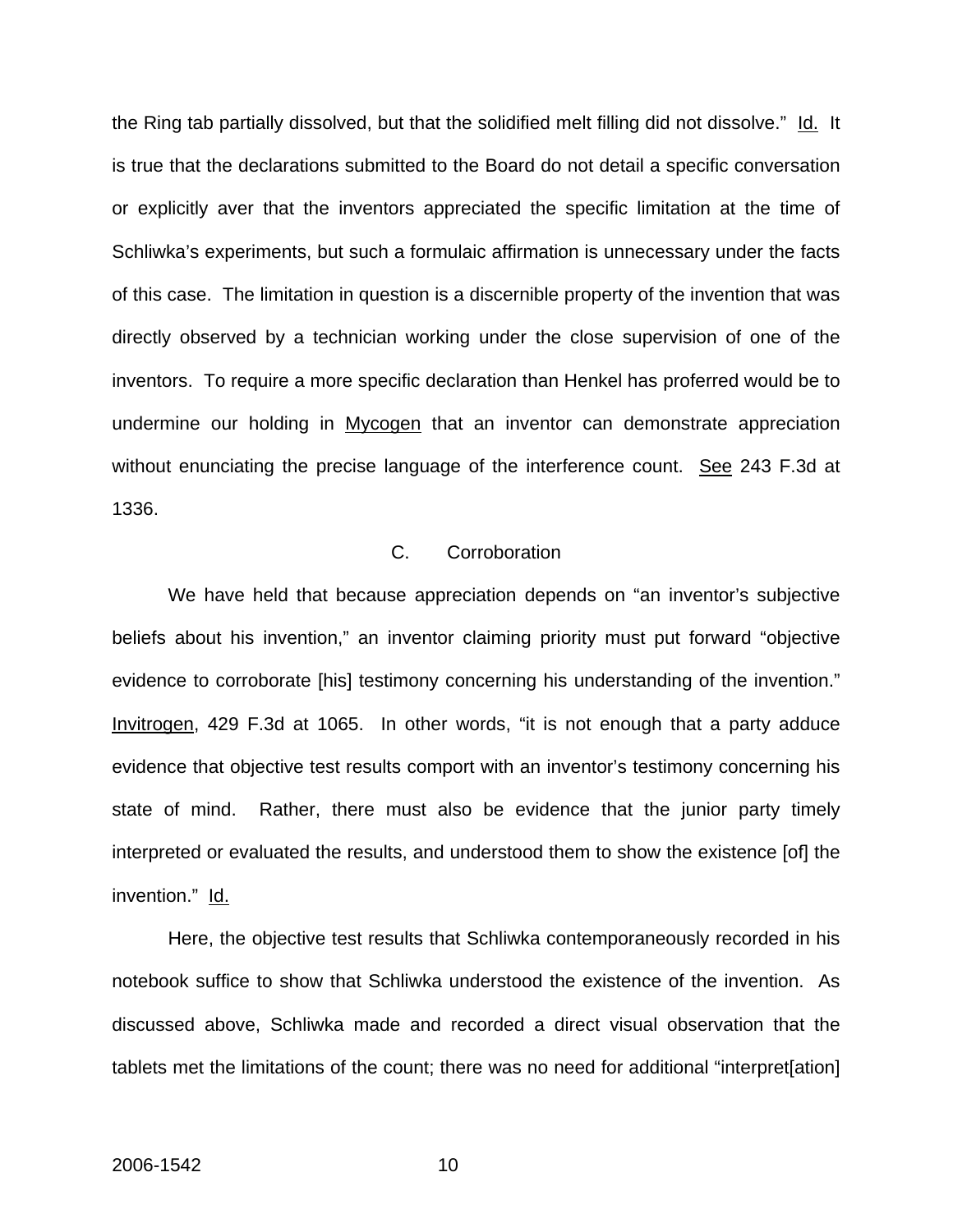or evaluat[ion]" of the test results. Moreover, the evidence shows that Schliwka communicated his understanding to Holderbaum. Both Schliwka and Holderbaum testified that they worked closely together and that Holderbaum was aware of Schliwka's results. In addition, Nejtek's testing confirms the existence of the invention, and Dr. Jeschke testified that he reported her results to a group of inventors, including Holderbaum, no later than May 1997. This non-inventor testimony corroborates Dr. Holderbaum's statement that

I recall Dr. Jeschke's report to our weekly meeting no later than May 1997, that his laboratory results indicated that the tablets possessed the expected solubility and cleaning characteristics and I recognized at that time that not only were solubility and physical properties of the Ring tabs and their components as we had conceived, but that the inventions worked for their intended purpose. I have reviewed the laboratory notebook pages of Marica Nejtek . . . , and I have determined that the recorded results confirm my recollection.

Interference Opinion, slip op. at 12, ¶ 32. Thus, the objective evidence and inventor testimony, taken together, confirm that the named inventors were aware of their technicians' test results and thereby appreciated the disputed limitation of the count prior to the critical date.

## III. CONCLUSION

For the foregoing reasons, we conclude that the Board erred when it held that Henkel failed to demonstrate that the inventors appreciated a detergent tablet having a compressed region that dissolved faster than a non-compressed region. Accordingly, we vacate the Board's denial of Henkel's Substantive Motion No. 4, the dismissal as moot of Procter & Gamble's motions, and the entry of judgment against Henkel. We remand to the Board for further proceedings consistent with this opinion.

## VACATED and REMANDED